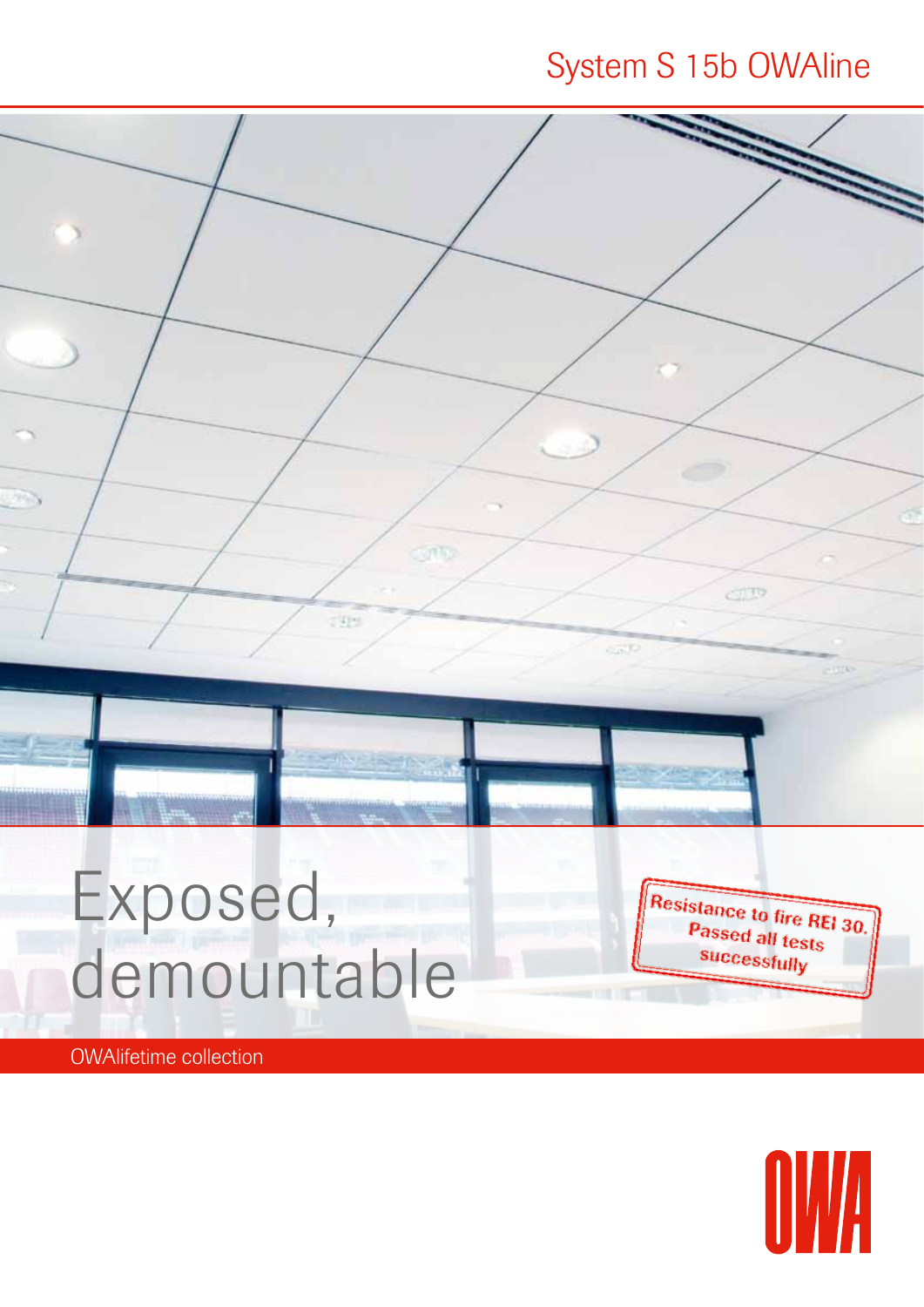### System S 15b OWAline | Exposed, demountable



- 1 Hanger no. 12/.../... 2 Main tee no. 3500, slots at 600 mm, 610 mm
- or 625 mm 3 Cross tee no. 3512, 600 mm, 610 mm
- or 625 mm 4 Cross tee no. 3514, 1200 mm, 1220 mm
- or 1250 mm 5 Wall angle no. 50G
- **6** Module distance





No. 3500, 3512 and 3514

Section dimension:





#### Cross-section:



| <b>Dimensions</b>         | 600 x 600 mm, 610 x 610 mm, 625 x 625 mm<br>Other sizes available on request. Subject to minimum quantities and surcharges. See OWAlifetime collection price list. |  |  |  |  |
|---------------------------|--------------------------------------------------------------------------------------------------------------------------------------------------------------------|--|--|--|--|
| <b>Edge details</b>       | 15b                                                                                                                                                                |  |  |  |  |
| <b>Thickness</b>          | 15 mm and 20 mm nom. (OWAcoustic® premium)                                                                                                                         |  |  |  |  |
| <b>Reaction to fire</b>   | A2-s1,d0 in accrodance with EN 13501-1                                                                                                                             |  |  |  |  |
| <b>Resistance to fire</b> | Please see OWA brochure no. 9500 eu/e                                                                                                                              |  |  |  |  |
| <b>Metal suspensions</b>  | All metal components listed are galvanized steel or white coated galvanized steel respectively with<br>black or white shadow gap.                                  |  |  |  |  |
| <b>Suspension depth</b>   | 75 – 100 mm (depending on the existing structural ceiling) for ease of panel removal 120 mm<br>is recommended                                                      |  |  |  |  |

# Technical data | Mineral tiles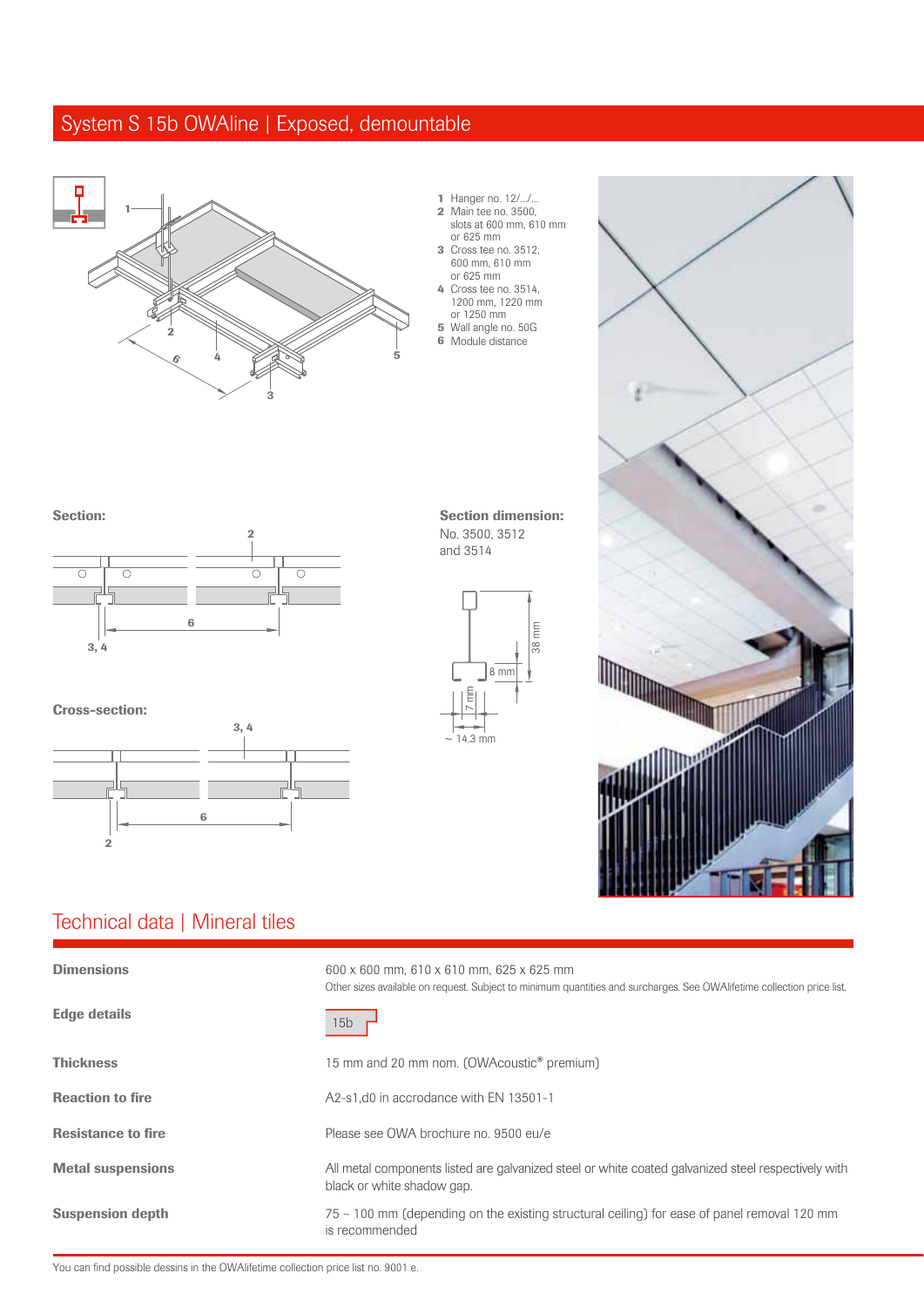#### Wall perimeter:

 $S_{\rm 15}$  ,  $S_{\rm 15}$  ,  $S_{\rm 15}$  ,  $S_{\rm 15}$  ,  $S_{\rm 15}$  ,  $S_{\rm 15}$  ,  $S_{\rm 15}$ 



Installation details can be found in OWA-Installation Guide no. 9801 e.

#### Installation examples:



Module 625 x 625 mm or 600 x 600 mm



Module 625 x 625 mm or 600 x 600 mm



#### Light fixtures:

Compatible light fixtures please see OWA-brochure no. 9630 e and OWA-Installation Guide no. 9801 e.